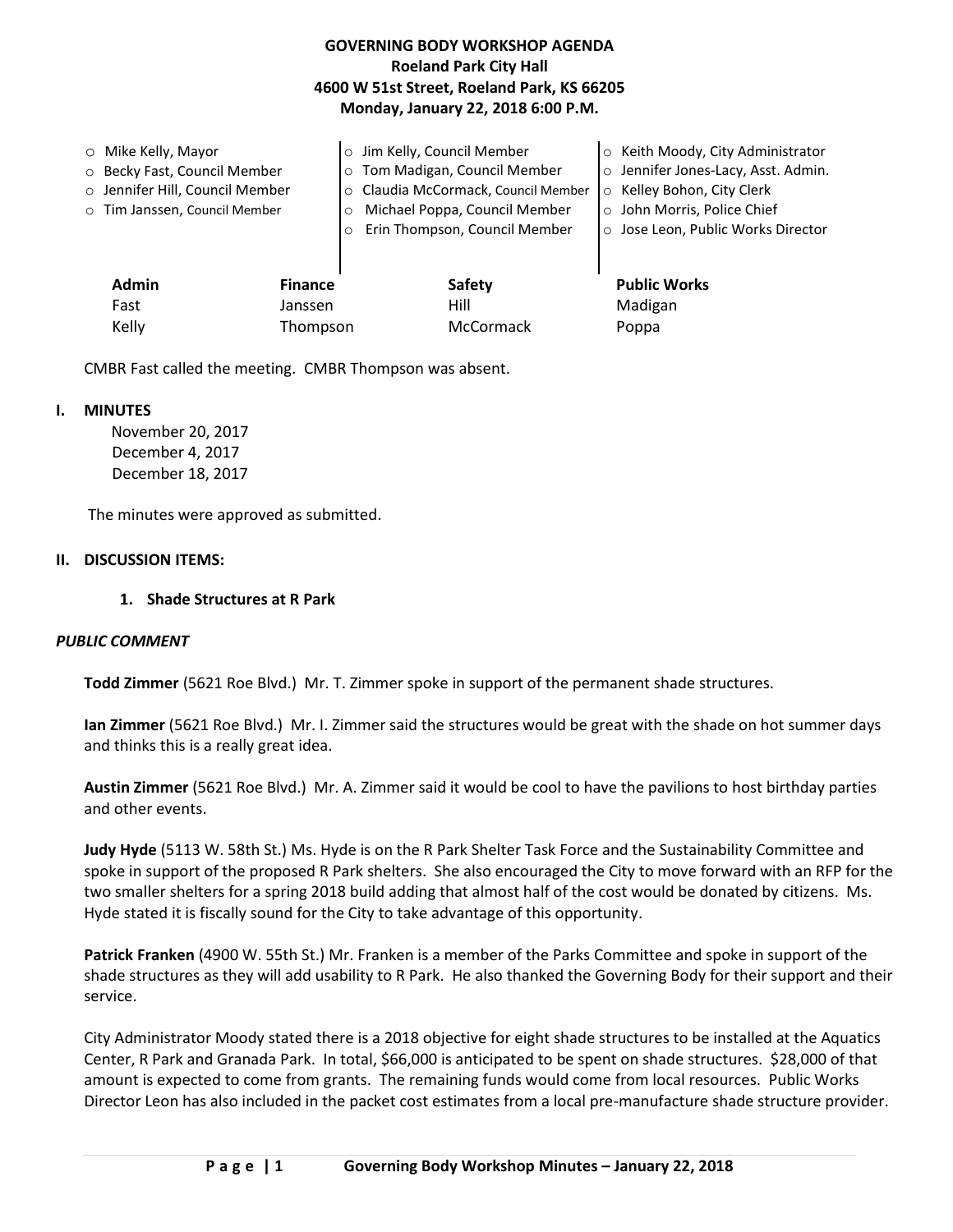Jennifer Provyn made a presentation to the Governing Body asking for their approval on the aesthetics of the shelters even though all of them will not be installed at the same time. The idea is to create harmony between the shelters in the different areas. A shelter task force consisting of an architect, a member from the Events committee, a member from the Arts committee and citizens worked together to come up with ideas to meet the needs of the vision of R Park.

George Knipp (5225 Sycamore Dr.) addressed the Governing Body on the decisions of the R Park shelters to meet with the master plan.

Ms. Provyn said the initial shelter estimate is \$46,000. The Citizens Fundraising Initiative will donate \$1,000 and they also have a potential donation from a local construction company if the Council will approve this to go out to bid. The local company said they would bid the true cost of the shelters as well as for them to erect them, but would then donate the smaller shelter. This would save up to \$21,000. The donation is also contingent on a spring 2018 construction. If they go this route, the cost to City would be \$24,000. The Parks committee continues to seek additional funding.

CMBR Fast inquired about the restroom structure. Ms. Provyn said the ideal choice in the master plan would be to separate the restrooms from the shelter and locate them north of the tennis courts.

CMBR Madigan said when the CIP was updated it had included a fixed cost for shelters. He said they are still talking about three small shelters at R Park and asked when the change was made to two.

Ms. Provyn stated last month during park discussions with Public Works Director Leon and the committee that they never remembered any discussion of there ever being three shelters planned.

CMBR Kelly asked if they anticipate being able to match the brick and stone if they wait until 2020 to build. He also wanted to know if they were continuing to seek grant funding.

Ms. Provyn stated in the objective there are two grants, one for \$20,000 and one for \$2,000 and this is the additional funding that they are looking at receiving right now. They do continue to look for other potential grants.

Mayor Kelly thanked Ms. Provyn for the work the Parks Committee did and recognized it is a large undertaking. He also likes to see that several professionals are involved and also for the potential donation of materials and labor for construction of the smaller shelter. He said the number of people attending the meeting shows there is a lot of interest in the quality of shade structures for R Park. He also asked if they had thought about shelter rental fees to help recoup some of the \$4,000 cost over time.

Ms. Provyn said they have spoken about that. With the use of R Park as a soccer facility it is in a sense generating funds. There was also discussion about renting out the shelter at Nall Park, but there was some hesitation. The committee's question was why is the money that is being generated for the soccer field rental not being diverted towards Park. They do recognize that some of those funds are put back towards the seeding of the park, but the funds themselves are not under the purview of the Parks Committee.

CMBR McCormack applauded the Parks Committee for their efforts and likes how many people have provided their expertise and time in this effort.

CMBR Fast said that for several years they did not have a parks maintenance fund and asked why they can't now take from the Parks Maintenance fund to make up the difference for the structures.

City Administrator Moody said the resources budgeted for the shade structures are a set amount. If the Governing Body chooses to use those funds to help offset the cost of the structures, then they can do that. He added that they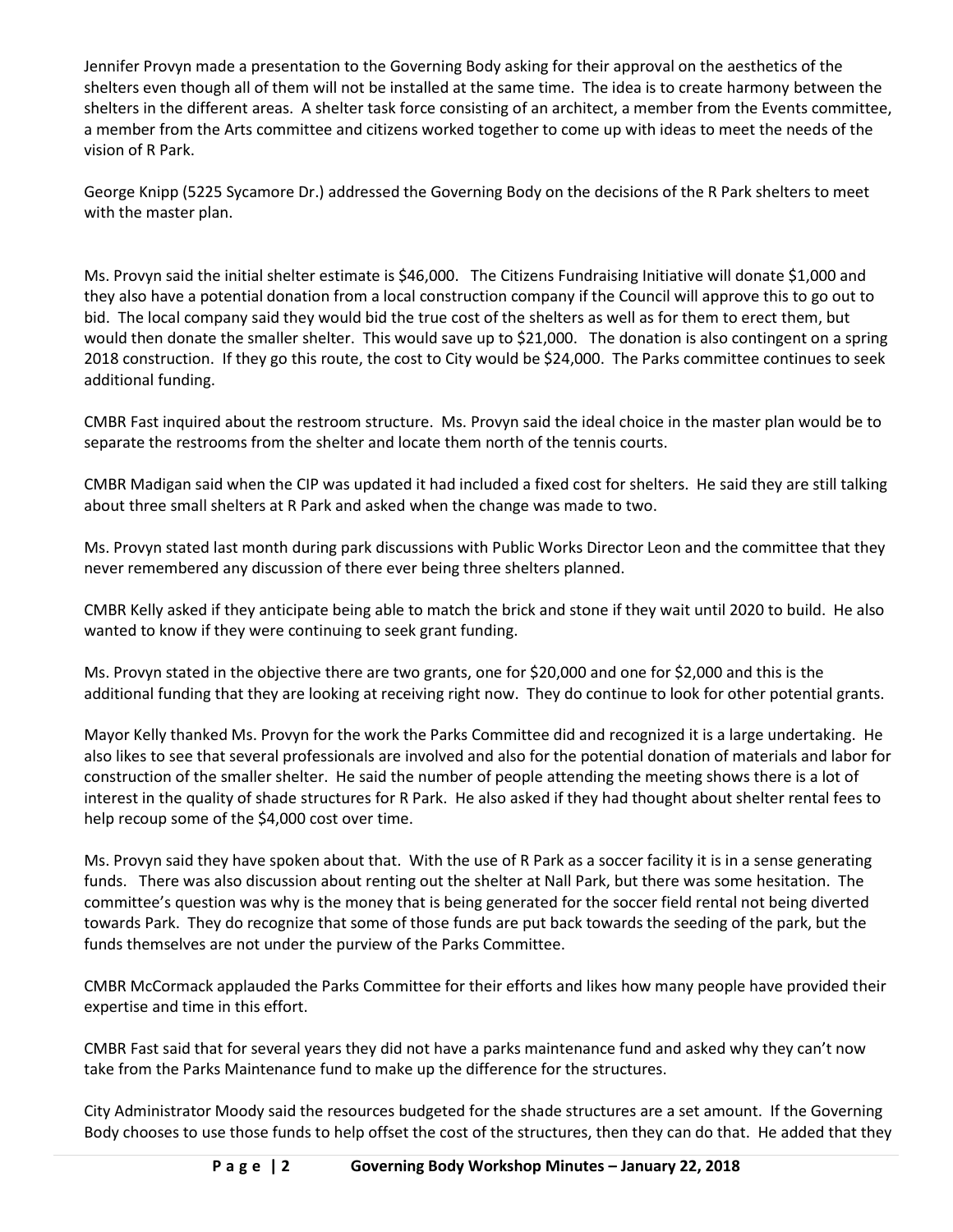are not at a point where the Governing Body is being asked to approve the purchase of the shade structures. The Parks committee is asking the Governing Body for their support of the architecture because they want them to match throughout the parks down the road. If the grants are secured for \$28,000 and the two shelters come at an out-of-pocket cost to the City of \$25,000 and they use pre-fabricated structures at Granada and the pool, then they should have enough of the \$38,000 of local resources to complete all the facilities. Moving forward with going out for bids does not cost anything. Mr. Knipp is donating his time to getting the plans to a point where they can be bid. Staff will have the City engineer review them and then go through the bidding process to come back with a firm number. By that point, they hope to have a response from the two agencies regarding the grants. Then they will have a better idea where the funding stands. Tonight, however, is asking for agreement on design concepts so they can move forward with bids for the shelters.

After discussion, there was agreement to place this item on the Consent Agenda.

CMBR Fast thanked Ms. Provyn for the incredible presentation and also for everyone coming tonight and speaking out and for all the work and recognized the park planning committee. She also thanked Mr. Knipp for donating to the community and the charities who donate to make the parks better.

(Applause)

After discussion, the Governing Body directed staff to advance the small shelters.

# **2. Carpenter Park Amenities Request**

Ms. Provyn noted the City has a purchase policy and Parks did not do their due diligence in that regard. She is asking for design approval from the Council to replace three eight-foot benches and the trash bin so they will be uniform. The second request is to move forward with the purchase in February. As these are replacements the funds will be from the Public Works 2018 maintenance budget. Public Works will do the installation and the benches are expected to have an eight to ten-year life span.

CMBR Hill asked how easy it is to remove graffiti from the metal benches. Public Works Director Leon said they have cleaner for that and it is easier than removing it from the wooden benches.

CMBR Kelly said the design looked nice, but expressed concern about the sharp corners at the tops of the benches.

CMBR Madigan asked about the metal construction heating up in the sun and becoming too hot to sit on. He added he sees a lot of people coming from the library to sit on those benches. Ms. Provyn said this is a fairly shaded area, but acknowledged it does get some sun and could be hot in spots.

CMBR Fast recognized that the Parks committee has done extensive research into the benches and would recommend moving forward.

CMBR Janssen said he preferred the all metal construction.

CMBR Poppa said they are only moving forward with the recommendation for the Parks Committee to obtain bids.

The Governing Body agreed to move this item to the Consent Agenda.

# **3. Tennis Court Replacement Project**

City Administrator Moody said this was an objective for 2017. The court replacement went out for bid last fall and came in significantly over-bid. It was decided to put it out again for bids over the winter hoping for better bids at a time when companies were not as busy. This option worked out and received more bids. If approved, Public Works